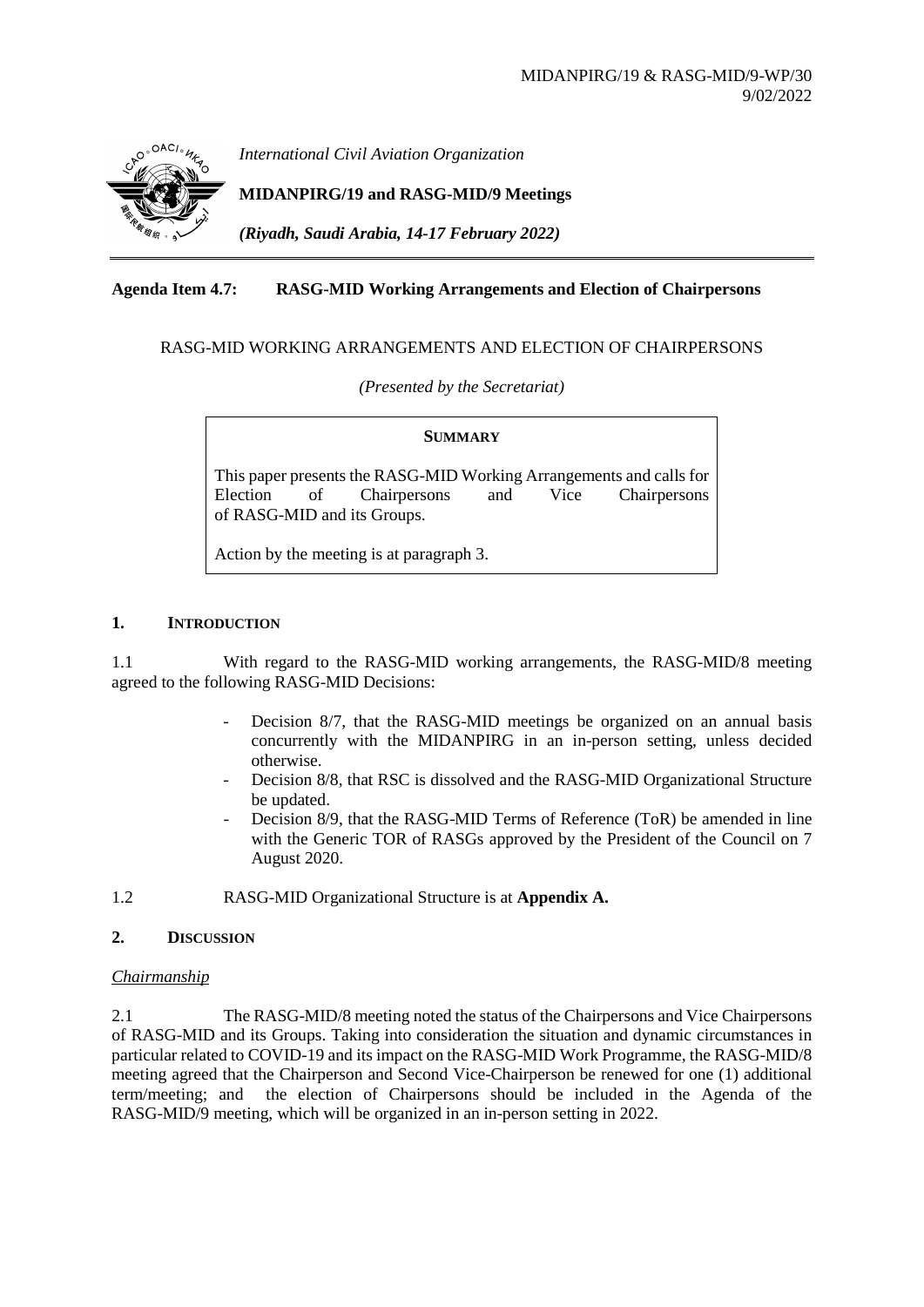2.2 It is to be highlighted that RASG-MID/8 meeting noted that Saudi Arabia supported the above-decision and re-conformed its willingness to support the RASG-MID activities; and that it may nominate a qualified person to chair the RASG-MID during the RASG-MID/9 Meeting.

2.3 The current status of the Chairpersons and Vice Chairpersons of RASG-MID and its Groups is at **Appendix B**.

#### *RASG-MID Working Arrangements*

2.4 Taking into consideration the establishment of the new Groups, Dissolution of the RSC revised Organizational Structure and the new RASGs TOR, the RASG-MID/8 meeting agreed that there is no need to change the current working arrangements of the RASG-MID, including the fast track/approval by passing procedure. The meeting was of the view that sufficient lead-time should be provided for the evaluation of the efficiency of the new Organizational Structure and working arrangements, before considering any change.

## **3. ACTION BY THE MEETING**

3.1 The meeting is invited to:

- a) agree on the way forward related to RASG-MID Working Arrangements;
- b) elect the RASG-MID Chairperson and Second Vice-Chairperson;
- c) elect the ASRG Chairperson and Vice-Chairperson; and
- d) elect the SEIG Vice-Chairperson.

----------------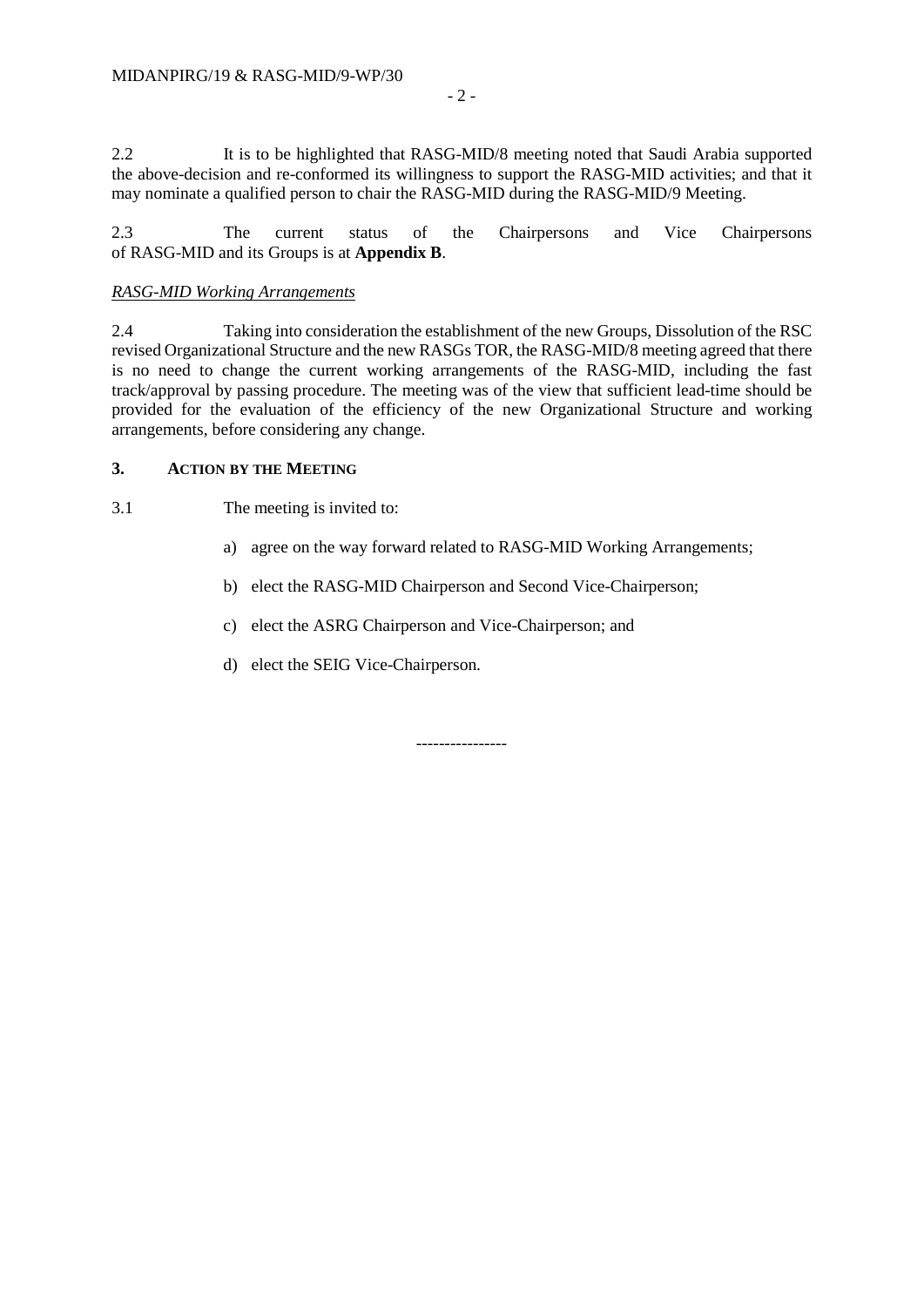**RASG-MID** States  $\leftarrow$  Stakeholders **ASRG ASPIG SEIG ANC COUNCIL AIIG**

----------------

# **RASG-MID ORGANIZATIONAL STRUCTURE**